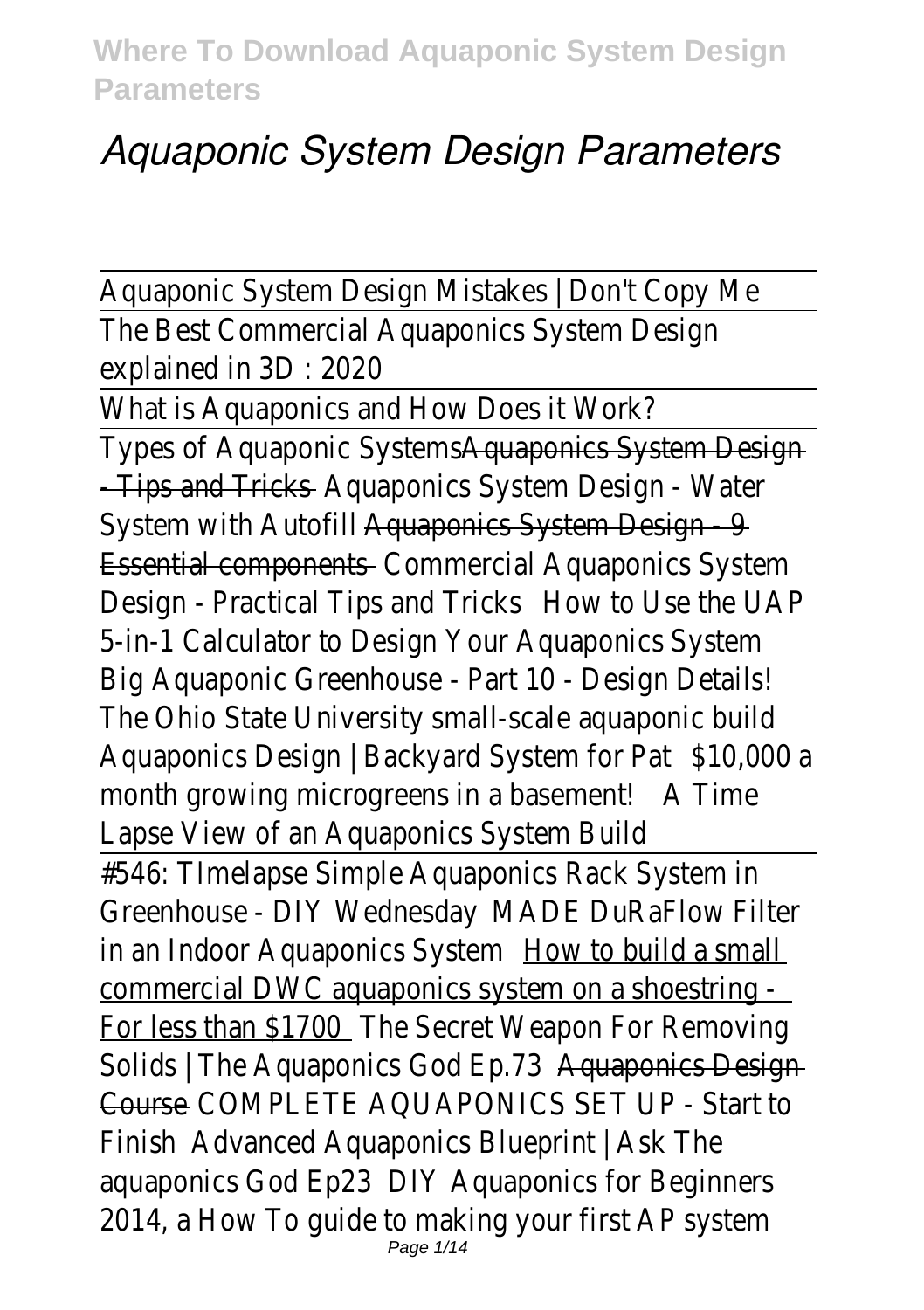Aquaponics System Design - Using a Swirl Filter to Remove Solid Wasteway Commercial Aquaponics Blueprint Part  $1 \mid$  Ask The aquaponics Design | Matthews Courtyar@SMSPLETE OVERVIEW - Aquaponics System and Greenhouse BuildAQUAPONICS - Step by Step Instructions - Fr Start to FinßAquaponics System Build - BEST Time Lapse Video! Aquaponics Design - 3 Easiest System Builds for the Back $\&$ ard ponics Academy #9: The Fundamentals of System Designa(2) hic System Design Parameters

Aquaponic System Design Parameters: Fish to Plar Ratios (Feeding Rate Ratios) Wilson Lennard PhD. Aquaponic fish to plant ratios, or more correctly, aquaponic feeding rate ratios, are an area of aqua that have been much debated.

#### Aquaponic System Design Parameters

Aquaponic System Design Parameters: Basic Syste Water Chemistry Wilson Lennard PhD Aquaponic systems range from those designed for hobby or backyard food production through to those designed commercial scale production of fish and plants for In either context, or any in between, management

Aquaponic System Design Parameters Aquaponic Fact Sheet Series – Solids Filtration, Treatment & Re-use ©Copyright 2012 Aquaponic Solutions 1 Aquaponic System Design Parameters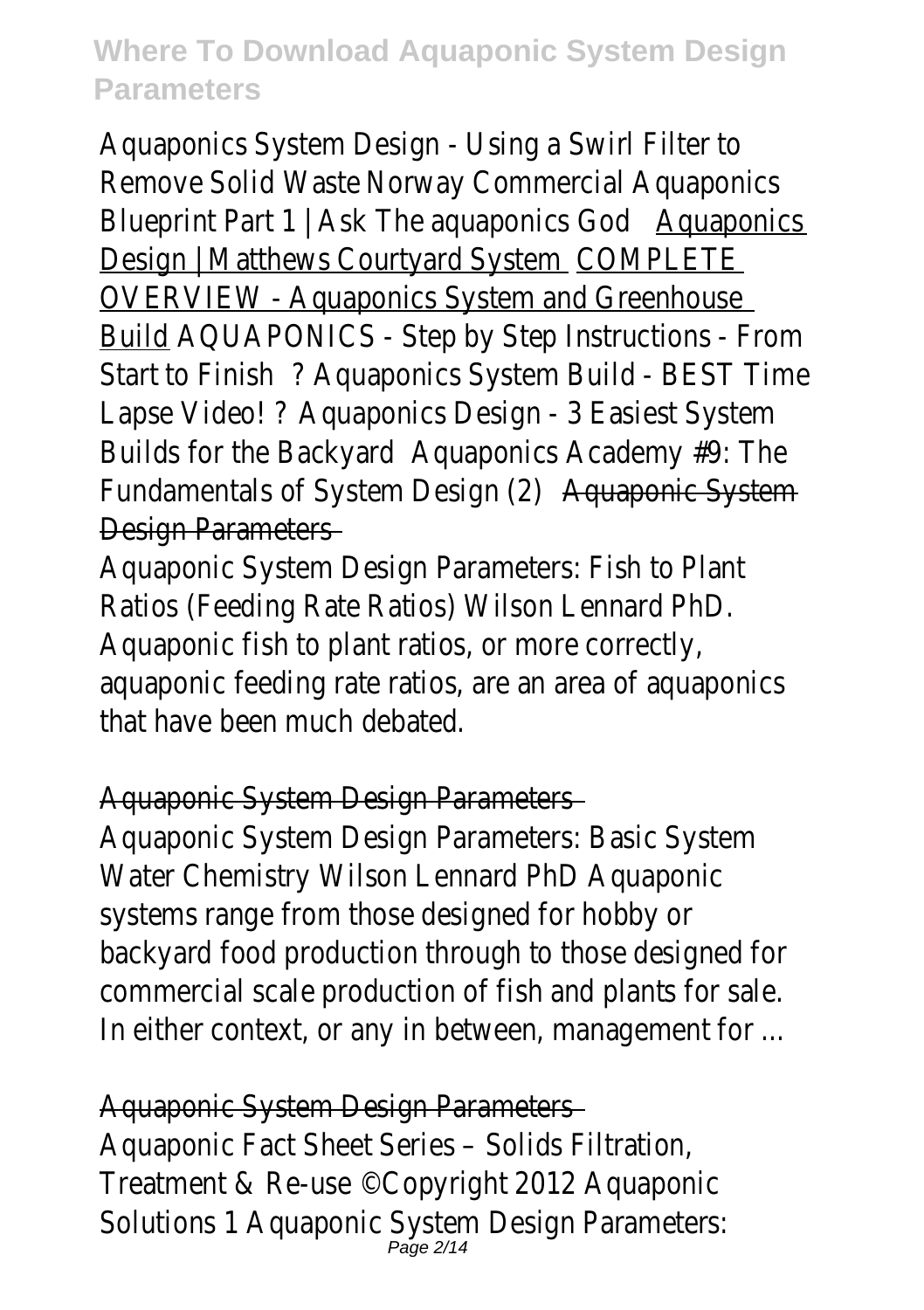Solids Filtration, Treatment and Re-use Wilson Len PhD Aquaponic systems contain fish and fish release solid wastes. The recirculating aquaculture indust developed over many years,

#### Aquaponic System Design Parameters

Aquaponic System Design Parameters: Fish Tank S and Design Wilson Lennard PhD As we all know, aquaponic systems (hobby-scale or commercial) contain several key components; the fish component, the component and a filtration component. A major component of the entire aquaponic system is the component.

#### Aquaponic System Design Parameters

Aquaponic fish to plant ratios, or more correctly, aquaponic feeding rate ratios, are an area of aqua that have been much debated. There seems to be approaches to sizing the two main components of aquaponic systems (the fish component and the plant component), whether in a hobby-scale context or commercial-scale context. I often say that ratios "Golden egg" of ...

#### Aquaponic System Design Parameters : Fish to Pla Ratios ...

Aquaponic System Design Parameters: Media Beds Sizing Wilson Lennard PhD Hobby-scale aquaponic systems extensively use the media bed approach;<br> $\frac{Page 3/14}$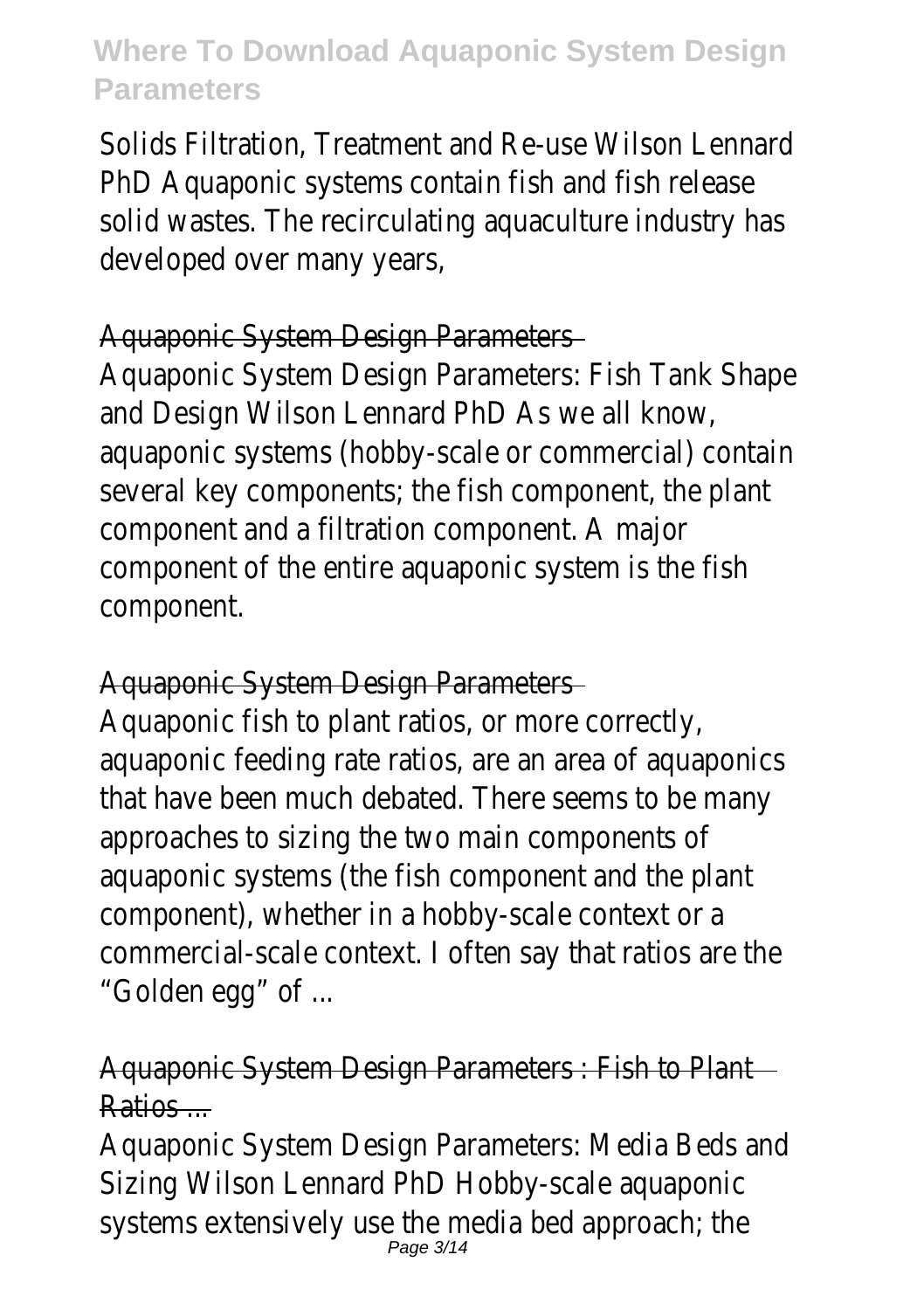media bed being an area to grow the plants, perforbiofiltration (nitrification – the conversion of toxic ammonia to non-toxic nitrate) and perform ...

#### Aquaponic System Design Parameters

Your imagination is the limit here! Ok now, a home aquaponics system design consists of the followir components: A grow bed (where the plants will be fish tank (of course where the fish swim) A mean transfer water from the fish tank to the growbed (normally a pump), and.

Aquaponics System Designs - Find Various Design Plans Here

Because this system combines plants with animal production, it has a special set of water chemistr requirements, and optimal water quality is essent healthy, bal-anced, functioning system. This guide describes the most important water quality paran that affect the health and productivity of aquaponic systems. A good

Important Water Quality Parameters in Aquaponic **Systems** 

In aquaponics systems, alkalinity should be mainta at 100 ppm CaCO 3 or above. Water Temperature temperature in aquaponics systems will influence only what type of fish can be reared but also plar growth and the performance of the biofilter. Fish<br>Page 4/14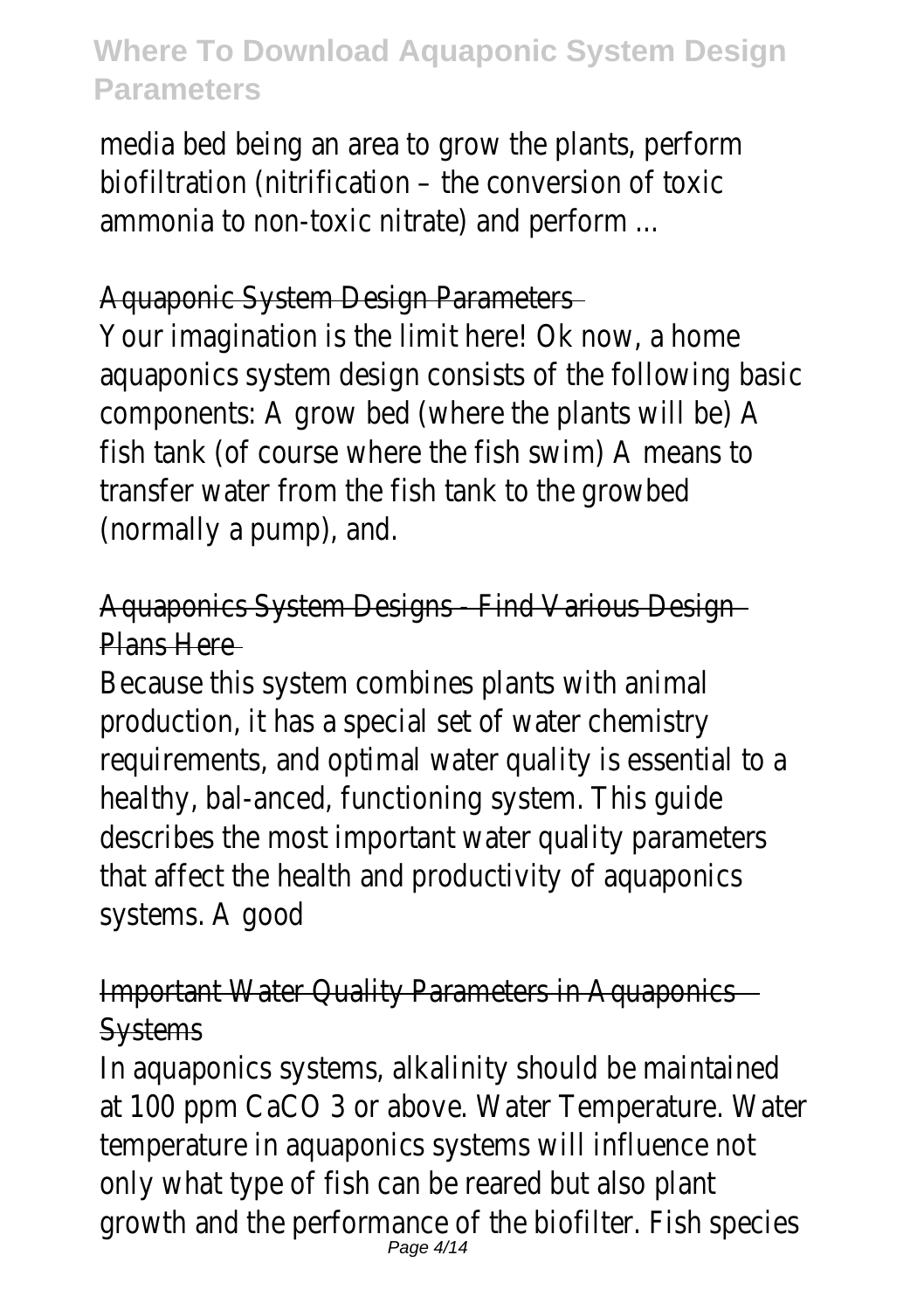are temperature-dependent.

Important Water Quality Parameters in Aquaponic **Systems** 

Dual Loop System • The aquaculture loop is compr of the two fish tanks, the radial filter, the bio filter Sump 1.  $\cdot$  The hydroponics system is Sump 2 and grow bed. • The dual loop system requires the adder of a second water pump as well as various valves control the direction of the water flow.

# Building an Aquaponics System - Texas A&M **University**

In brief, the design of the aquaponics system gene by the solar power was successfully devel oped u Arduino tec hnol o- gy, solar power bank, battery, inverter a nd control pump.

### (PDF) Design and development of intelligent aquaponics system

And what I am sharing with you today is Aquapon System Solutions breakthrough siphon design that user friendly and never fails. The siphon design co of a 1" PVP pipe, 11" long that is connected to a ' bulkhead at the bottom and a 50-25mm reducer top.

Aquaponics System Solutions - with Photos, Plans **PDF**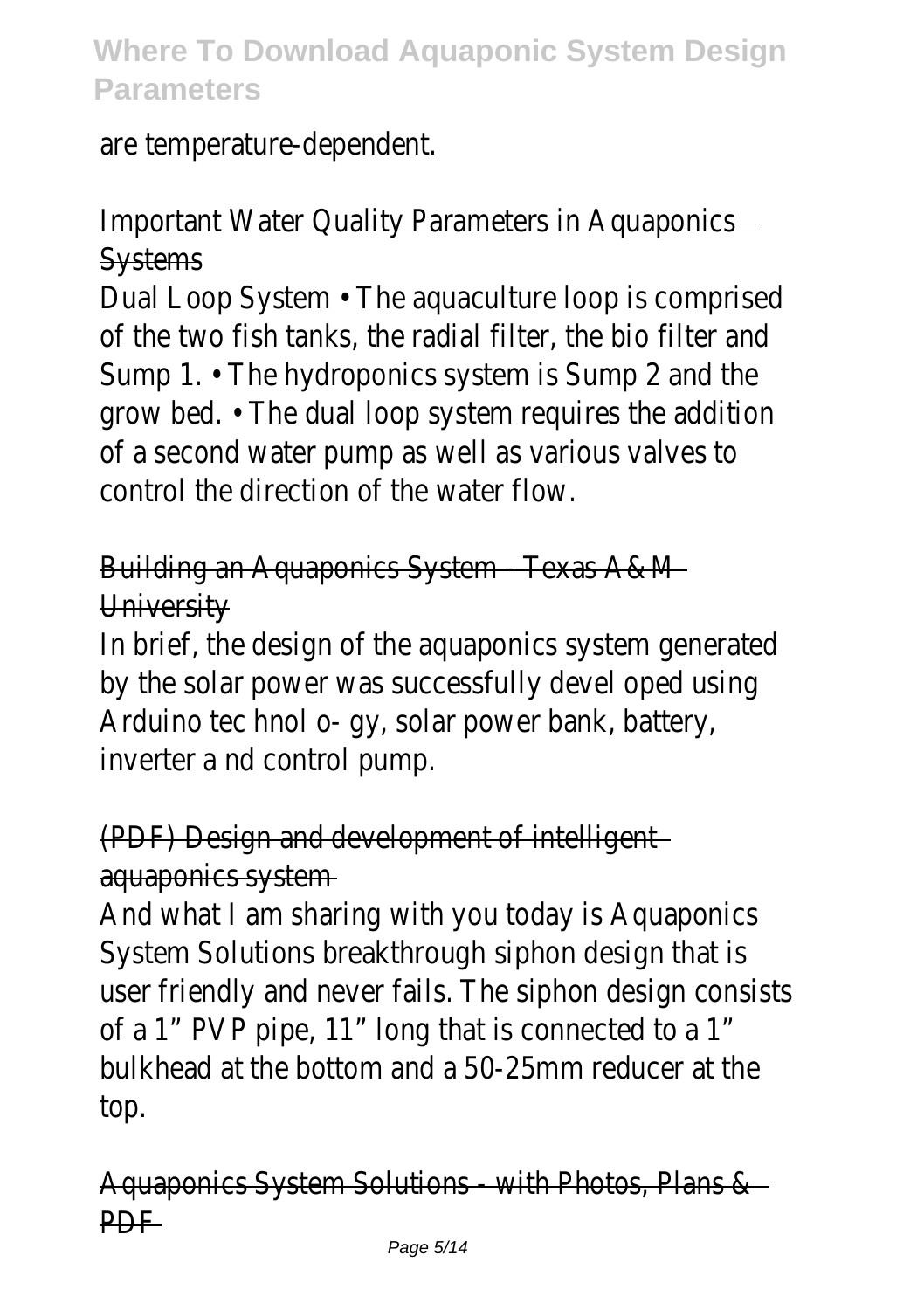Downloadable Design Calculator Tool (\$39 Value FREE): this calculator is designed to calculate all t design parameters needed to build an aquaponics by using only the dimensions of your grow beds. calculator is an excel worksheet divided into 2 separated calculator sheets:

How to Design and Build an Aquaponics Farm: Aquaponics ...

The commercial calculator is designed to give you design parameters you need to build a small comn system with just a few inputs. The resulting outp values include: Get the water needed for the fish, tank size needed, number of fish tanks required, n of fish required, amount and weight of fish requir feed per day required.

5in1 Design Calculator - Urbanspace Aquaponics While bacteria, plants, and fish all have slightly dif pH preferences, generally speaking, it is best to ke aquaponic system in the neutral to the slightly ac range, with a pH of 6-7.5.

#### Aquaponics Water Parameters: pH Levels and Wat **Testing**

As an aquaponics grower you have the responsibil keep your plants and fish healthy. Water quality considers several parameters. Temperature and pH come to mind, followed by dissolved gases (Oxyge<br>Page 6/14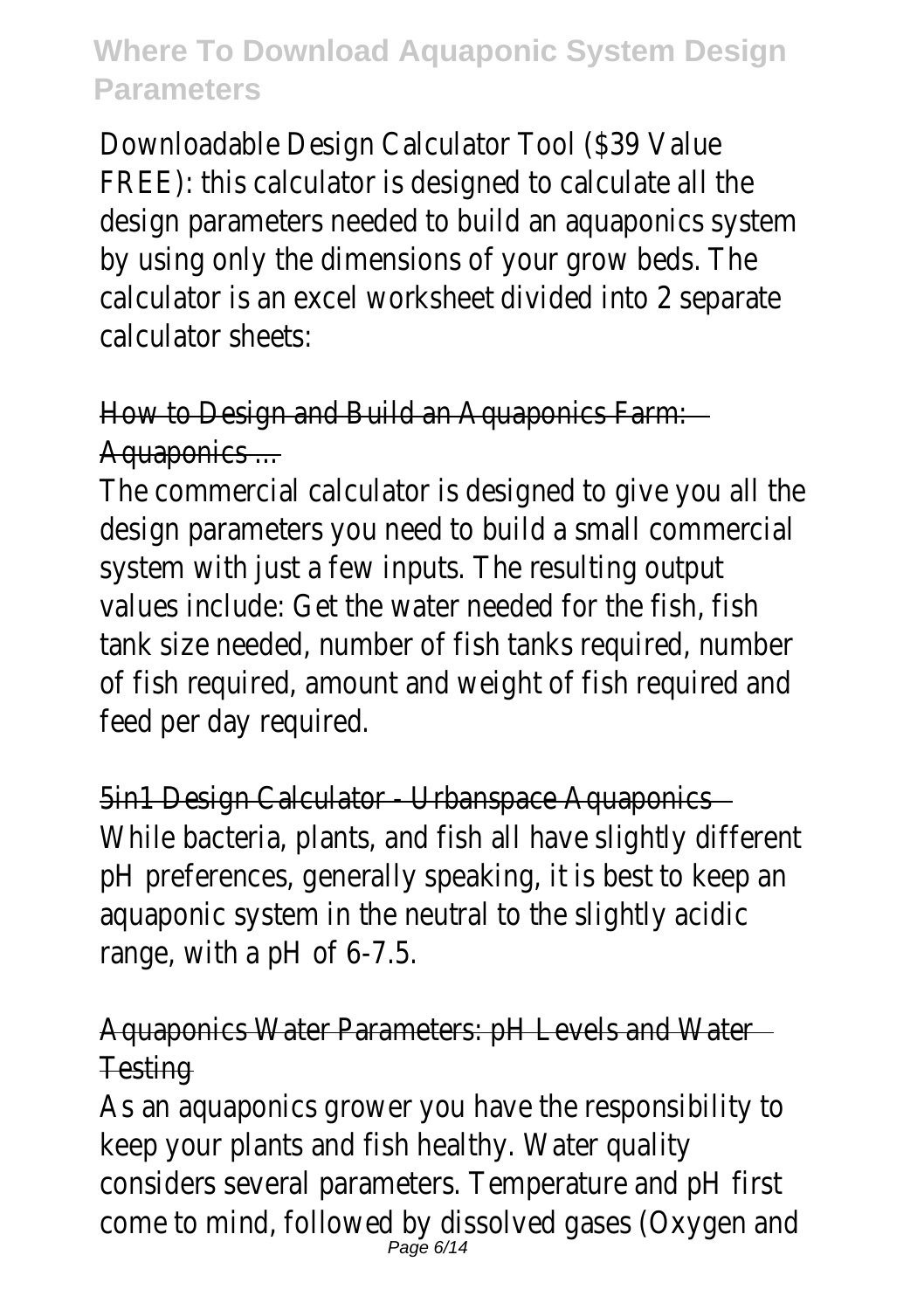carbon dioxide) and dissolved nutrients such as ammonia (NH3), nitrite (NO2) and nitrate (NO3).

Water quality quidelines for Aquaponics

That depends on the density of the fish tanks and nutrient content of the fish waste. In general, the plants to cultivate in an aquaponics system are leaft greens and herbs. The high-nitrogen fertilizer gene through fish waste allows plants to grow lush fol So, leafy plants tend to flourish in aquaponics sys

Aquaponics System Requirements | HowStuffWork aquaponic system can be prevented by good desig planning, and management. Water temperature, pH good aeration to maintain su cient dissolved oxygen critical parameters that need to be regularly moni and controlled. Most aquaponic systems are small hobbies or research units built by enthusiasts most

Integration into Greenhouse Farming - MDPI Important Parameters for Sizing an Aquaponics Air Pump ... aquaponics system or if you're looking for tool that can help you with almost any aspect of design then check out the 5in1 Design Calculator comes with 5 separate calculators that give you design parameters you need so you can quickly de test your system ...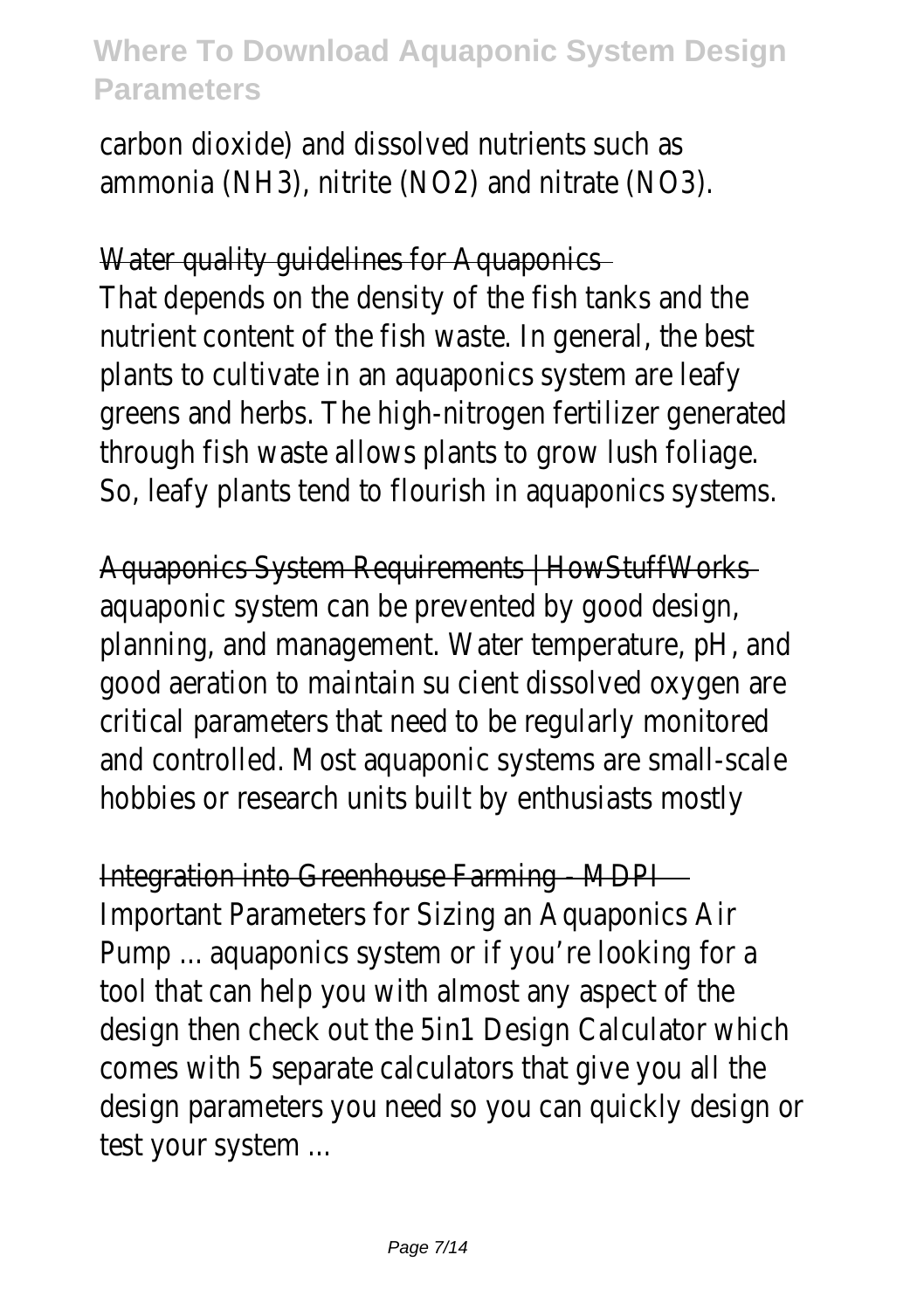Aquaponic System Design Mistakes | Don't Copy M The Best Commercial Aquaponics System Design explained in 3D : 2020

What is Aquaponics and How Does it Work? Types of Aquaponic System System Design - Tips and Trick puaponics System Design - Water System with Autorilla ponics System Design - 9 Essential compon@ddsmercial Aquaponics System Design - Practical Tips and How kso Use the UAP 5-in-1 Calculator to Design Your Aquaponics Syste Big Aquaponic Greenhouse - Part 10 - Design Deta The Ohio State University small-scale aquaponic bu Aquaponics Design | Backyard System CoOPata month growing microgreens in a basement! Lapse View of an Aquaponics System Build #546: TImelapse Simple Aquaponics Rack System i Greenhouse - DIY Wednesday EDuRaFlow Filter in an Indoor Aquaponics S**ystem How build a small** commercial DWC aquaponics system on a shoestr For less than \$1770 @ Cocret Weapon For Removing Solids | The Aquaponics God Actual Connects Design CourseCOMPLETE AQUAPONICS SET UP - Start to FinishAdvanced Aquaponics Blueprint | Ask The aquaponics God ED23 Aquaponics for Beginners 2014, a How To guide to making your first AP system Aquaponics System Design - Using a Swirl Filter to Remove Solid Wasteway Commercial Aquaponics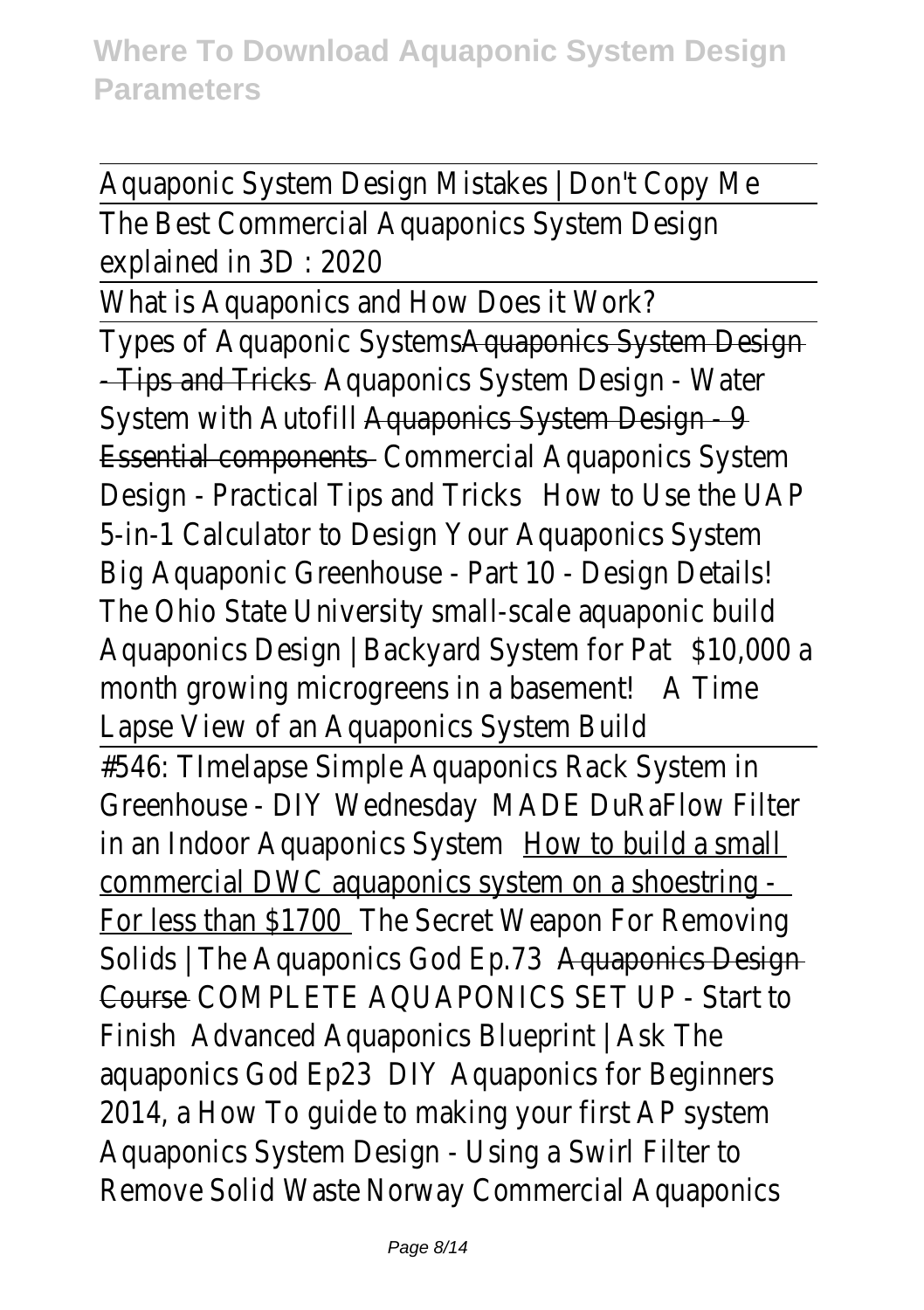Blueprint Part  $1 \mid$  Ask The aquaponics Design | Matthews Courtyar@GMSPLETE OVERVIEW - Aquaponics System and Greenhouse BuildAQUAPONICS - Step by Step Instructions - Fr Start to FinßAquaponics System Build - BEST Time Lapse Video! Aquaponics Design - 3 Easiest System Builds for the Back $\frac{4}{3}$ quaponics Academy #9: The Fundamentals of System Designa(20) nic System

Design Parameters

Aquaponic System Design Parameters: Fish to Plar Ratios (Feeding Rate Ratios) Wilson Lennard PhD. Aquaponic fish to plant ratios, or more correctly, aquaponic feeding rate ratios, are an area of aqua that have been much debated.

### Aquaponic System Design Parameters

Aquaponic System Design Parameters: Basic Syste Water Chemistry Wilson Lennard PhD Aquaponic systems range from those designed for hobby or backyard food production through to those design commercial scale production of fish and plants for In either context, or any in between, management

### Aquaponic System Design Parameters

Aquaponic Fact Sheet Series – Solids Filtration, Treatment & Re-use ©Copyright 2012 Aquaponic Solutions 1 Aquaponic System Design Parameters: Solids Filtration, Treatment and Re-use Wilson Len PhD Aquaponic systems contain fish and fish relearly page 9/14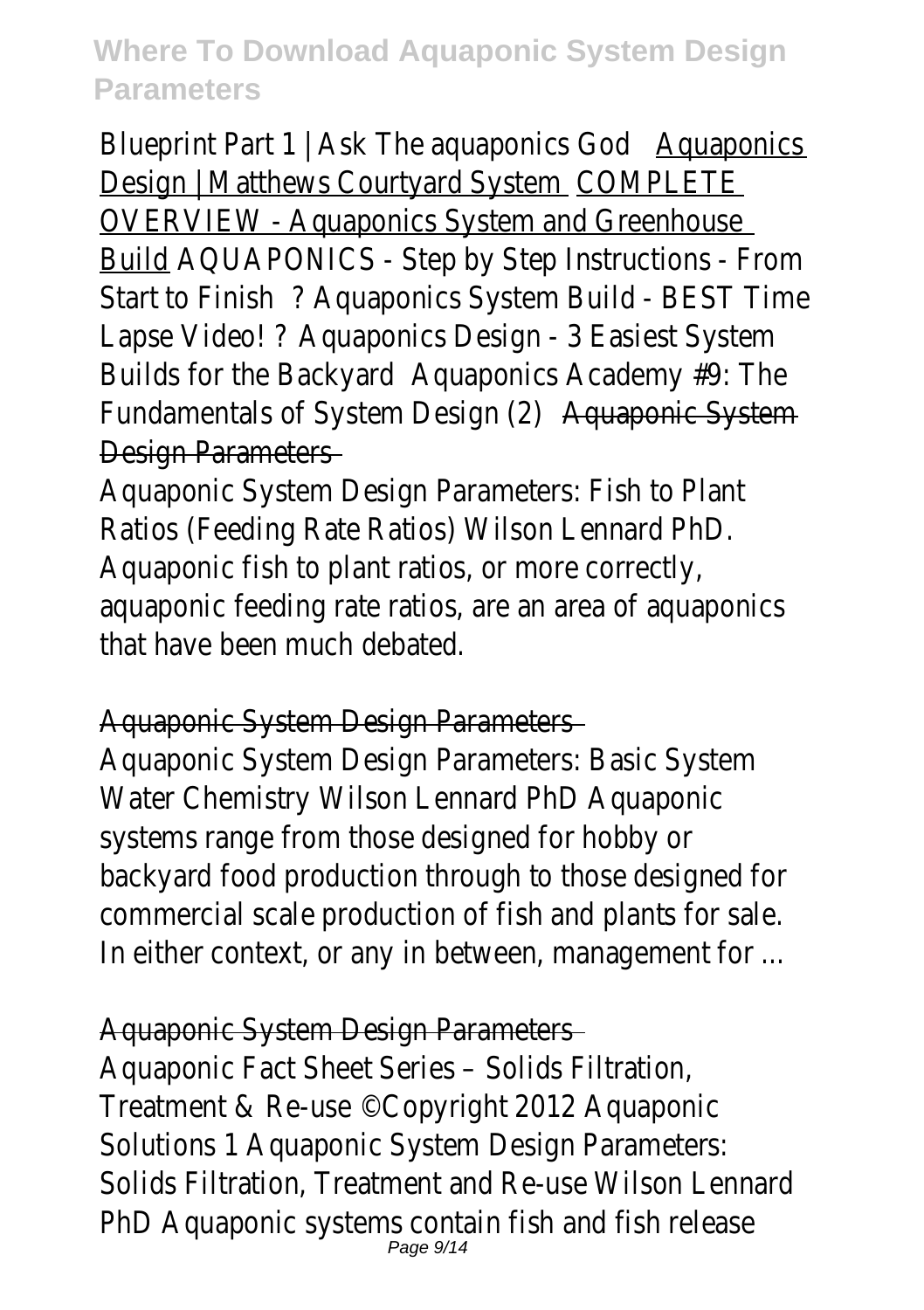solid wastes. The recirculating aquaculture indust developed over many years,

#### Aquaponic System Design Parameters

Aquaponic System Design Parameters: Fish Tank S and Design Wilson Lennard PhD As we all know, aquaponic systems (hobby-scale or commercial) contained several key components; the fish component, the component and a filtration component. A major component of the entire aquaponic system is the component.

#### Aquaponic System Design Parameters

Aquaponic fish to plant ratios, or more correctly, aquaponic feeding rate ratios, are an area of aqua that have been much debated. There seems to be approaches to sizing the two main components of aquaponic systems (the fish component and the plant component), whether in a hobby-scale context or commercial-scale context. I often say that ratios "Golden egg" of ...

### Aquaponic System Design Parameters : Fish to Pla Ratios ...

Aquaponic System Design Parameters: Media Beds Sizing Wilson Lennard PhD Hobby-scale aquaponic systems extensively use the media bed approach; media bed being an area to grow the plants, perforbiofiltration (nitrification – the conversion of toxic Page 10/14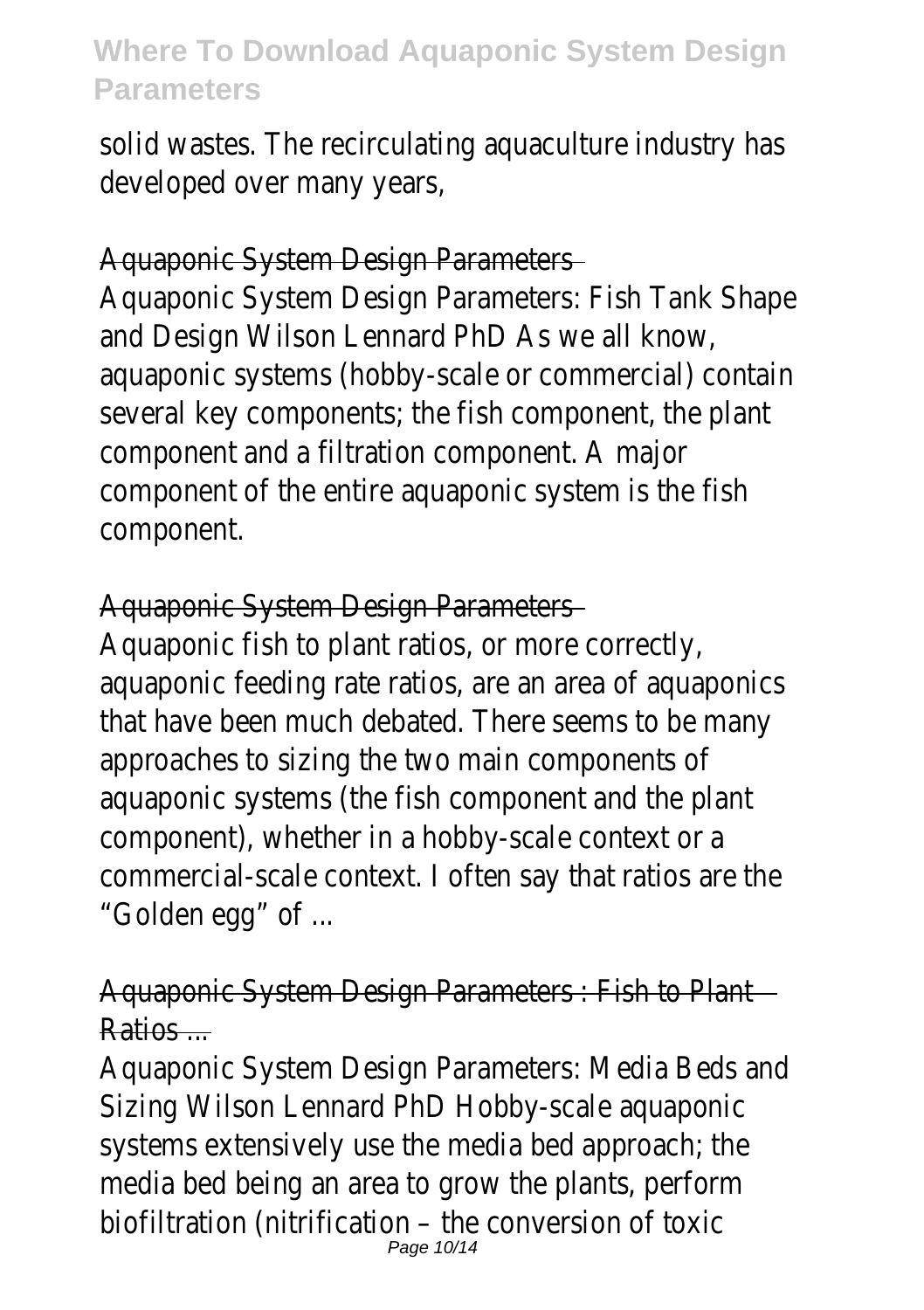ammonia to non-toxic nitrate) and perform ...

#### Aquaponic System Design Parameters

Your imagination is the limit here! Ok now, a home aquaponics system design consists of the followir components: A grow bed (where the plants will be fish tank (of course where the fish swim) A mean transfer water from the fish tank to the growbed (normally a pump), and.

Aquaponics System Designs - Find Various Design Plans Here

Because this system combines plants with animal production, it has a special set of water chemistr requirements, and optimal water quality is essent healthy, bal-anced, functioning system. This guide describes the most important water quality paran that affect the health and productivity of aquaponic systems. A good

Important Water Quality Parameters in Aquaponic **Systems** 

In aquaponics systems, alkalinity should be mainta at 100 ppm CaCO 3 or above. Water Temperature temperature in aquaponics systems will influence only what type of fish can be reared but also plar growth and the performance of the biofilter. Fish are temperature-dependent.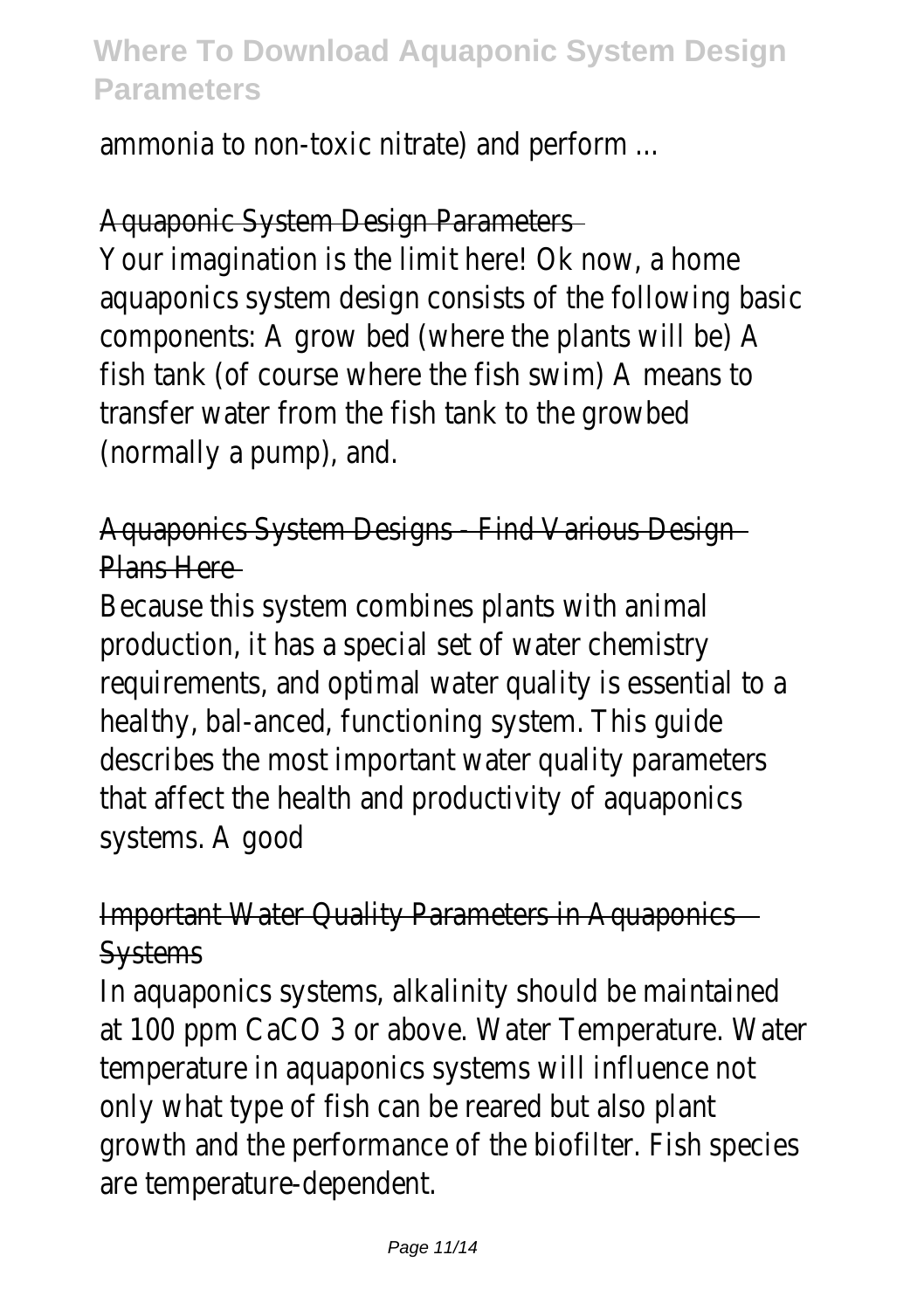### Important Water Quality Parameters in Aquaponic **Systems**

Dual Loop System • The aquaculture loop is compr of the two fish tanks, the radial filter, the bio filter Sump 1.  $\cdot$  The hydroponics system is Sump 2 and grow bed. • The dual loop system requires the add of a second water pump as well as various valves control the direction of the water flow.

# Building an Aquaponics System - Texas A&M **University**

In brief, the design of the aquaponics system gene by the solar power was successfully devel oped u Arduino tec hnol o- gy, solar power bank, battery, inverter a nd control pump.

# (PDF) Design and development of intelligent aquaponics system

And what I am sharing with you today is Aquapon System Solutions breakthrough siphon design that user friendly and never fails. The siphon design co of a 1" PVP pipe, 11" long that is connected to a ' bulkhead at the bottom and a 50-25mm reducer top.

### Aquaponics System Solutions - with Photos, Plans **PDF**

Downloadable Design Calculator Tool (\$39 Value FREE): this calculator is designed to calculate all t<br> $\frac{Page 12/14}$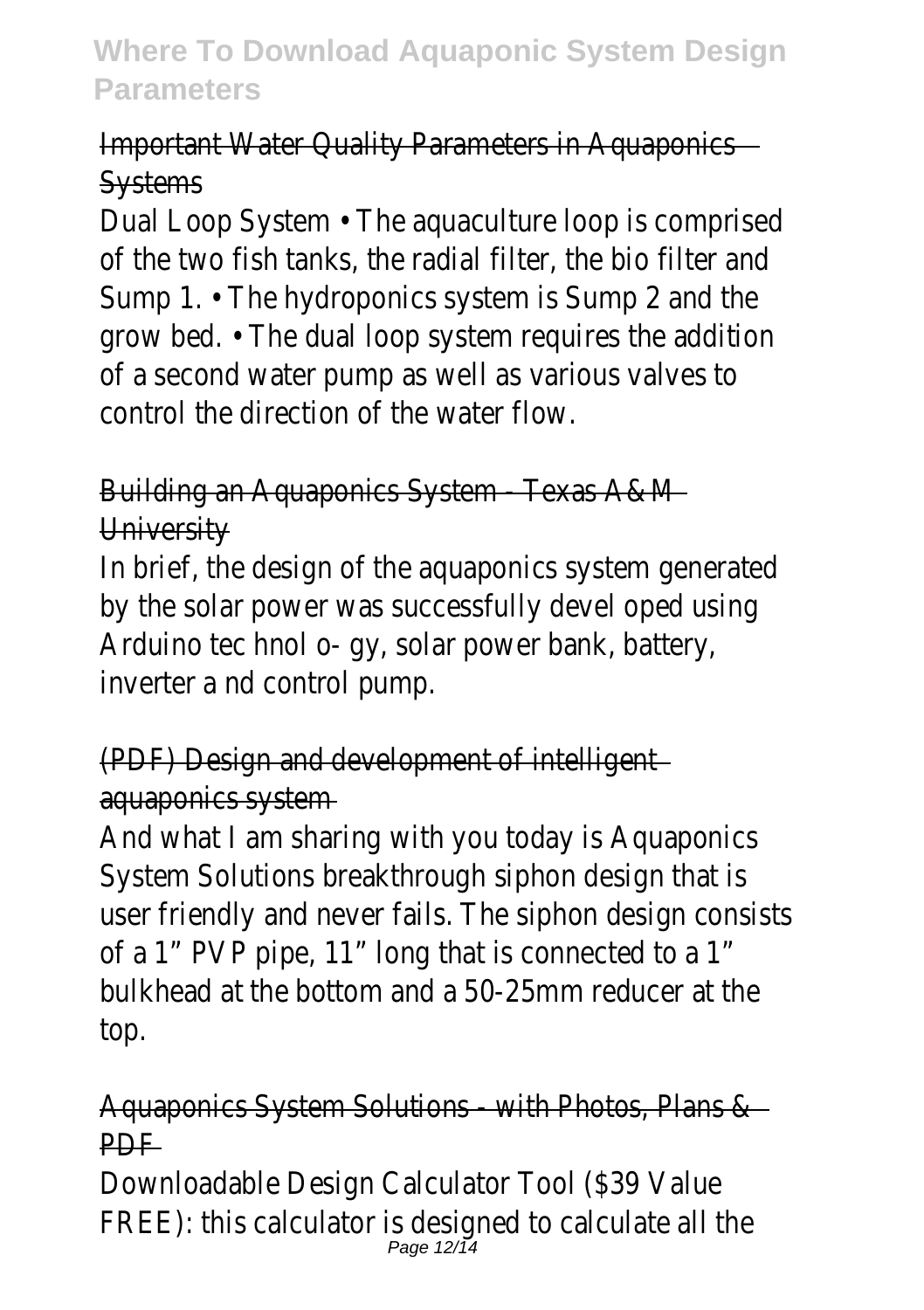design parameters needed to build an aquaponics by using only the dimensions of your grow beds. calculator is an excel worksheet divided into 2 set calculator sheets:

How to Design and Build an Aquaponics Farm: Aquaponics ...

The commercial calculator is designed to give you design parameters you need to build a small comn system with just a few inputs. The resulting outp values include: Get the water needed for the fish, tank size needed, number of fish tanks required, n of fish required, amount and weight of fish requir feed per day required.

5in1 Design Calculator - Urbanspace Aquaponics While bacteria, plants, and fish all have slightly dif pH preferences, generally speaking, it is best to ke aquaponic system in the neutral to the slightly ac range, with a pH of 6-7.5.

Aquaponics Water Parameters: pH Levels and Wat **Testing** 

As an aquaponics grower you have the responsibil keep your plants and fish healthy. Water quality considers several parameters. Temperature and pH come to mind, followed by dissolved gases (Oxyge carbon dioxide) and dissolved nutrients such as ammonia (NH3), nitrite (NO2) and nitrate (NO3).<br>Page 13/14